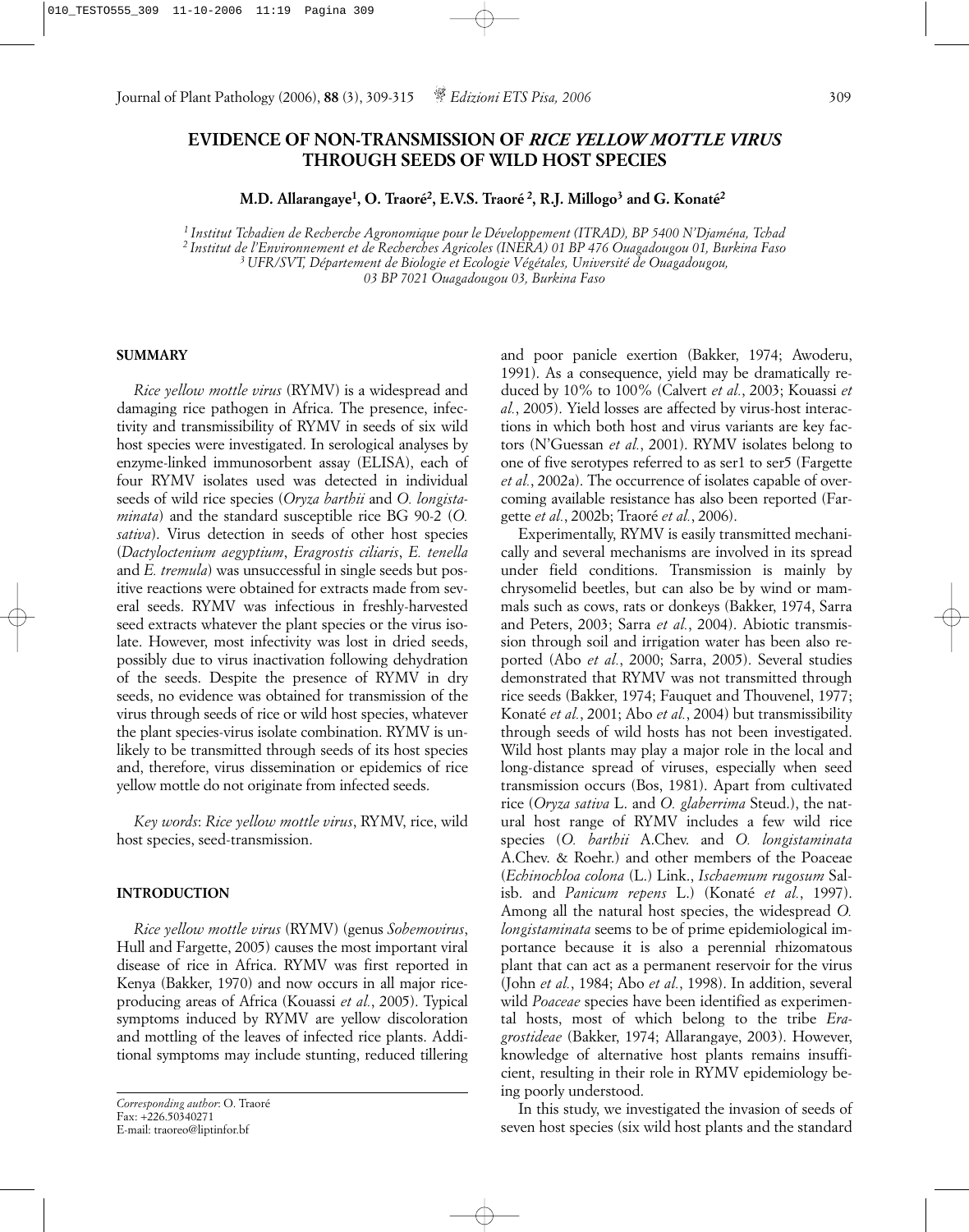susceptible rice cultivar BG90-2) by four RYMV isolates. Virus infectivity in freshly harvested or dried seeds was assayed and seedborne infections were also assessed. The implications of the findings on RYMV epidemiology and evolution are discussed.

# **MATERIALS AND METHODS**

**Virus isolates.** Four RYMV isolates, hereafter designated as Bf5, Td3, Td20 and Mi532 from our virus collection were used. These isolates were recovered from field samples collected in three African countries, namely Burkina Faso (Bf), Chad (Td) and Mali (Mi).

Apart from their geographical diversity, virus isolates were also chosen to cover most RYMV serological and pathogenic diversity because seed transmission of viruses may depend on such properties (Johansen *et al*., 1994). The isolates differed in their serological and pathogenic properties. Isolate Mi532 was of serotype Ser2 whereas all other isolates were of serotype Ser1. Moreover, isolate Bf5 was of RYMV pathogroup B, which overcomes resistance of rice cultivars Tog5681 and Gigante (Konaté *et al.*, 2001). By contrast, all other isolates belonged to pathogroup A. Preliminary studies indicated that isolate Td3 had particular pathogenic properties as it was the only one that could infect the wild host species *Dactyloctenium aegyptium* (L.) P. Beauv.

**Plant inoculation.** Virus isolates were first propagated by mechanical inoculation to the standard susceptible rice cultivar BG90-2. Leaf samples were ground in inoculation buffer (0.1 M phosphate buffer pH 7.0) at a ratio of 1:10 (w/v) using sterile mortars and pestles. Carborundum (600 mesh) was added to the extracts, which were subsequently rubbed onto leaves of rice seedlings two weeks post-germination. Symptoms developed fully 14 days post-inoculation (dpi) and infected leaves were collected to serve as inoculum sources. Inoculum was prepared from these leaves as indicated above and the virus content in extracts was adjusted following ELISA tests of aliquot fractions. Extracts were mixed with carborundum and applied to leaves of 35 to 40-day-old plants of the wild host species *Eragrostis ciliaris* (L.) R.Br, *E. tenella* (L.) P.Beauv. ex Roem & Schult., *E. tremula* Hochst. ex Steud., *Oryza barthii, O. longistaminata* and *D. aegyptium*. Plants of the standard susceptible rice cultivar BG90-2 were also inoculated as controls. All plants were maintained in an insect-proof greenhouse at 25-30°C and relative humidity of 80-90%.

**RYMV detection in seed samples.** To test virus migration into progeny seeds, seeds from at least fifteen RYMV-infected plants were harvested, pooled and dried for one month in the open air. Only seeds from symptom-bearing and ELISA-positive shoots were collected. Seeds were tested by ELISA, essentially as described by Clark and Adams (1977). The coating and detecting antibody was a polyclonal antibody (Pab) raised against a mixture of RYMV serogroups (Konaté *et al.*, 1997). This antibody reacted strongly with all serogroups giving similar detection limits of 1/500,000 in ELISA using RYMV-infected BG90-2 sap dilutions (Traoré, 2006).

The virus was detected in extracts prepared from single seeds of the three *Oryza* species. Virus presence was also investigated in seed parts (glumellas and caryopses) of individually husked seeds. Because single seeds of other plant species were ELISA-negative (see results), samples consisting of increasing numbers of seeds were tested for virus detection. For all ELISA tests, seed extracts were obtained by grinding the seeds with a mortar and pestle in phosphate-buffered saline, pH 7.4 (PBS) containing 0.05% Tween 20 and 2% polyvinylpyrrolidone (PVP-40). Each seed or seed lot was ground in 300 µl of extraction buffer. Seed parts from individual seeds were first weighed and also ground in 300 µl of buffer. Extracts were decanted and dilutions were adjusted in relation to recorded weights before analyses. Absorbance readings (A405nm) were recorded with a S960 microplate reader after 2-3 h of substrate incubation. A mean of A405nm values from seeds of healthy plants plus three times the standard deviation was taken as the negative-positive threshold.

**RYMV infectivity in seed extracts and seed transmission tests.** RYMV infectivity in seeds was determined at harvest maturity and after drying the seeds for one month in the open air. Depending on plant species, single seeds or groups of seeds were ground in 300 µl of inoculation buffer. Carborundum was added to each extract which was then applied to leaves of two 14-day-old plantlets of susceptible standard rice BG90-2.

RYMV transmissibility through seeds was tested by sowing seeds from diseased plants in plastic pots containing sterilised soil. In total, 2,000 seeds from every *Oryza* species (500 seeds per virus isolate) and ca. 4,000 seeds (1,000 seeds per virus isolate) from each of the other species were tested. Emerged seedlings were monitored during 45 days for the appearance of symptoms. Then, for every plant species-virus isolate combination, the last fully-expanded leaves of the main shoots were collected from 25 random plants. Samples were made by pooling leaves from groups of five plants and were assayed by ELISA.

**Statistical analysis.** Proportions of infected seeds or seed parts were compared by means of either the z test for the difference between proportions, or the Chisquare  $(\chi^2)$  test in the case of more than two treatments (Fleiss, 1981). Because data from virus detection in single seeds and in batches of seeds could not be com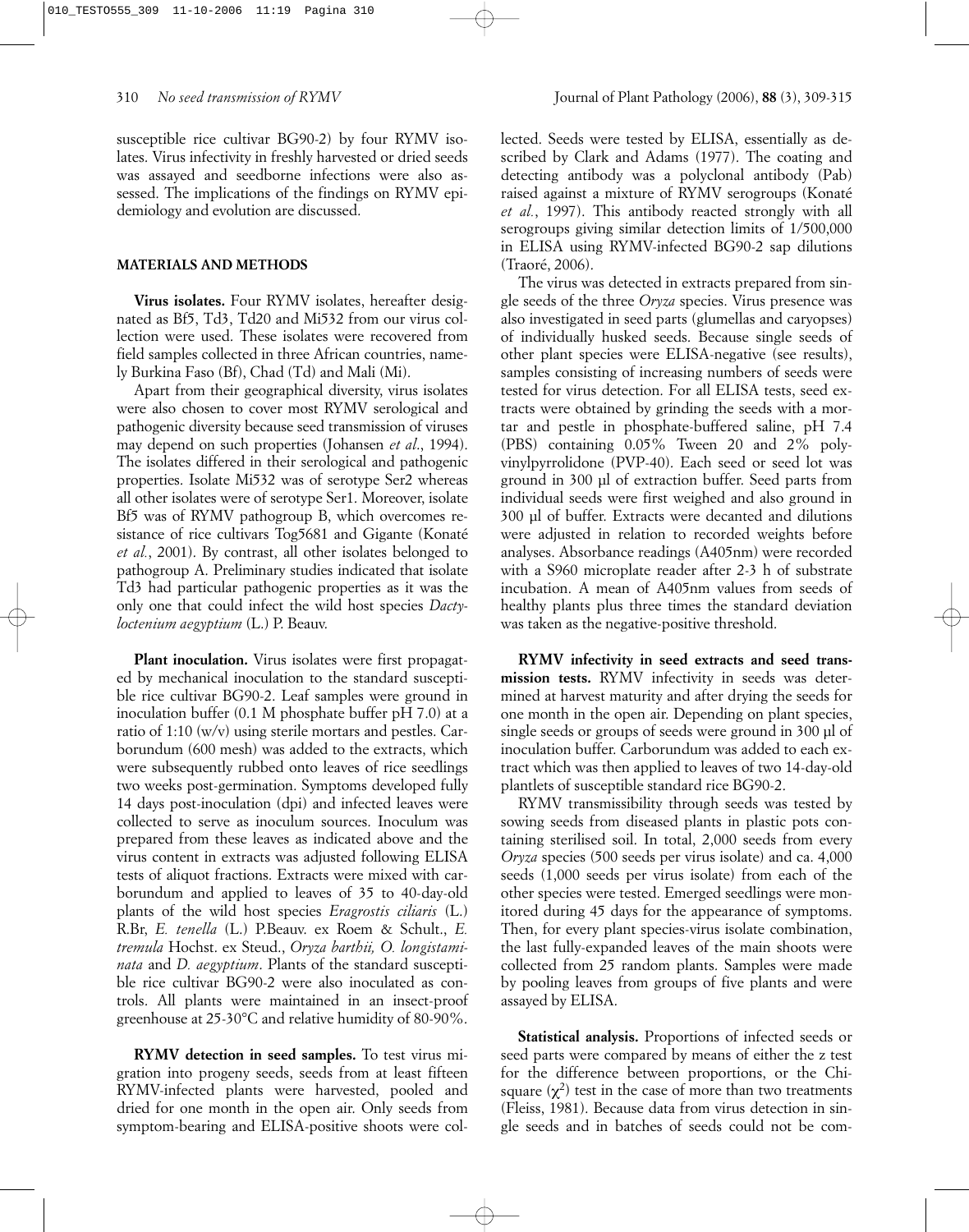pared, corresponding proportions were analyzed separately. Significances of the differences between mean virus titres in seed parts of the *Oryza* species were tested by analysis of variance.

# **RESULTS**

**Symptomatology.** Except for *D. aegyptium*, inoculated plants showed characteristic yellow mottle symptoms between 10 and 15 dpi, regardless of the virus isolate. Only isolate Td3 induced symptoms on *D. aegyptium* plants. Other isolates were unable to do so throughout the growing cycle and inoculated plants were ELISAnegative. Symptoms were most pronounced at 21 dpi and were systemic in all plant species. They also persisted on the leaves of infected plants for most species. However, symptoms became inconspicuous in older leaves of *E. tenella* plants, although they remained clearly visible in younger leaves.

**Detection of RYMV in seeds samples.** RYMV could not be detected in individual seeds of *D. aegyptium* and the three *Eragrostis* species. All four plant species, which belong to the *Eragrostideae* tribe, produced very tiny seeds having diameters of  $0.73 \pm 0.05$  mm (mean  $\pm$ std) and 1.30 ± 0.17 mm, respectively for *Eragrostis tremula* and *D. aegyptium*. *E. ciliaris* and *E. tenella* had similar elongated seeds of  $0.57 \pm 0.1 \times 0.28 \pm 0.05$  mm. Therefore, the virus was tested in batches of increasing sizes.

Positive detections were obtained only if the minimum number of seeds in samples was 10 or 50 seeds, respectively for *D. aegyptium* or *Eragrostis spp*. Using these threshold numbers, RYMV was detected in lots of seeds infected by the different virus isolates (Table 1). As revealed by the  $\chi^2$  test, seed infection depended on plant species and virus isolates  $(\chi^2=54.88; df=11;$ 



**Fig. 1.** Virus titre in glumellas (black dots) and caryopses (open dots) from infected seeds of cultivated (*Oryza sativa* cv. BG90-2) and wild (*O. longistaminata* and *O. barthii*) rice in relation to the weight (histograms) of both seed parts. Absorbance readings  $(A_{405 \text{ nm}})$  from healthy controls varied between 0.01 and 0.07. All plants were inoculated with RYMV isolate Td3.

P<0.001). On the one hand, higher proportions of infected seed lots were observed in *E. tenella* compared to *E. tremula* and *E. ciliaris*. On the other hand, only 14 of 60 seed lots were infected by isolate Mi532 whereas levels of seed lots infected by isolates Bf5 and Td3 were 37 out of 60 and 26 out of 60, respectively.

Unlike in seeds from plants of the *Eragrostideae* tribe, RYMV detection was successful in individual seeds from all *Oryza* species. In most cases, virus incidence in seeds was greater than 60% (Table 1). However, levels of seed infection differed significantly between virus isolates and plant species  $(\chi^2=489.41; df=11;$ P<0.001). Isolate Mi532 was detected less in seeds of *O.*

Table 1. Proportions of seed infection by four RYMV isolates in rice and wild host species<sup>a</sup>.

| Poaceae                        | Virus isolate |         |         |         |
|--------------------------------|---------------|---------|---------|---------|
|                                | Bf5           | Mi532   | Td3     | Td20    |
| Eragrostis ciliaris            | $15/20^{b}$   | 3/20    | 4/20    | 2/20    |
| E. tenella                     | 12/20         | 9/20    | 15/20   | 14/20   |
| E. tremula                     | 10/20         | 2/20    | 7/20    | 10/20   |
| Dactyloctenium aegyptium       | $nt^c$        | nt      | 18/20   | nt      |
| Oryza barthii                  | 103/120       | 32/150  | 103/120 | 79/120  |
| O. longistaminata              | 100/100       | 100/100 | 104/106 | 114/116 |
| O. sativa cv. BG90-2 (control) | 92/102        | 66/100  | 109/110 | 82/105  |

<sup>a</sup> Proportions were determined from tests of individual seeds from *Oryza* species and lots of seeds from all other plant species.

bNumber of infected seeds/ number of seeds tested.

<sup>c</sup> nt, not tested. *D. aegyptium* could be infected only by isolate Td3.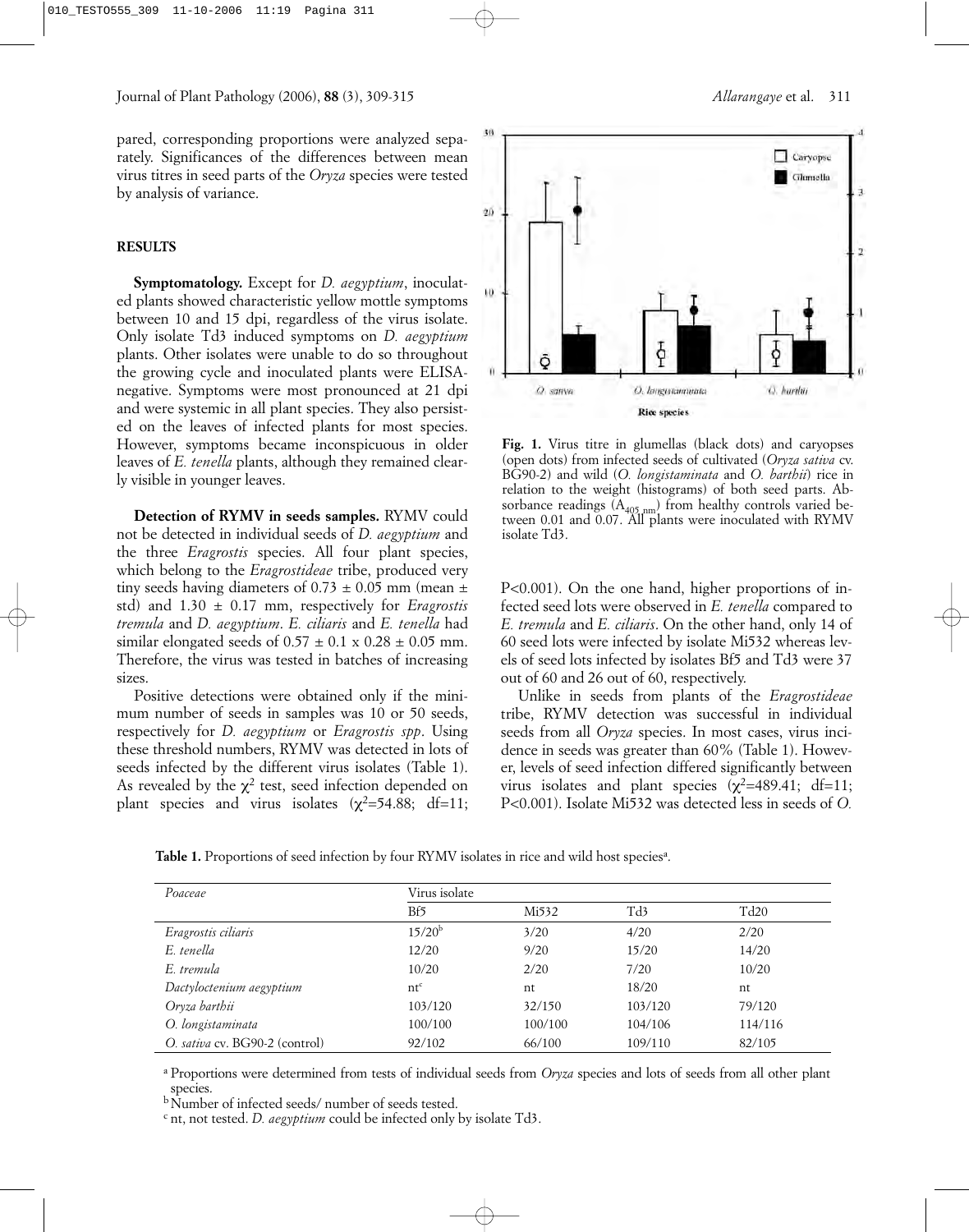*sativa* and *O. barthii* with incidences of 66% and 21%, respectively. Seeds of *O. longistaminata* were the most infected, as incidences were always close to 100%.

RYMV was also detected in glumellas and caryopses from individual seeds of the three *Oryza* species. All four isolates were detected similarly and data are presented only for Td3, the sole isolate able to infect *D. aegyptium*. Proportions of ELISA-positive glumellas from seeds of *O. sativa, O. barthii* and *O. longistaminata* were 93%, 82.5% and 98%, respectively.

The z test for difference between proportions (Fleiss, 1981) indicated significantly lower virus incidences in corresponding caryopses; the respective infection rates were only 78%, 69% and 81.5% (Table 2). In parallel to lower virus incidence, lower virus titres were also recorded in infected caryopses (Fig. 1). Analysis of variance indicated significant differences between virus titres in seed parts (F=83.81; P<0.001). Extracts from glumellas always yielded higher A405nm readings regardless of the plant species. The highest glumella/caryopse imbalance in virus titre was observed in *O. sativa*, as mean A405nm values were four times higher in glumella samples. In addition, virus titre was higher in glumellas of *O. sativa* seeds than any seed part of any other plant species. Similar virus titres were found in either glumellas or caryopses of *O. longistaminata* and *O. barthii*.

**Table 2.** Detection of RYMV (isolate Td3) in seed parts of cultivated and wild rice species.

| Plant species     | Seed part <sup>a</sup> |          | Z    |         |
|-------------------|------------------------|----------|------|---------|
|                   | Glumella               | Caryopse |      |         |
| Oryza sativa      | 186                    | 156      | 4.12 | < 0.001 |
| O. barthii        | 165                    | 138      | 3.03 | 0.002   |
| O. longistaminata | 196                    | 163      | 5.28 | < 0.001 |

a Figures indicate numbers of ELISA-positive seed parts out of 200 tested in each case.

#### **RYMV transmission from extracts of infected seeds**

For seeds of wild host species, whether seeds were tested just after harvest (stage 1), or after drying for one month (stage 2), RYMV could not be transmitted from extracts of individual seeds of *Eragrostis spp.* or *D. aegyptium.* Successful transmissions were obtained only if seeds were tested in lots of at least three and 20 seeds respectively for *D. aegyptium* and *Eragrostis spp*. Proportions of seed lots that gave infectious extracts are indicated in Table 3. At stage 1, infections were obtained from 10 to 20% of seed lot extracts. At stage 2, no extracts from the seeds were infectious and virus infectivity was significantly lower than that at stage  $1$  ( $z=3.124$ ; df=1; *P*=0.002).

Inoculations of extracts from individual seed of the three *Oryza* species led to infections at both stages of

**Table 3.** Infectivity of *Rice yellow mottle* virus (isolate Td3) in extracts from seeds of rice and wild host species at harvest (stage 1) and after dehydration (stage 2)<sup>a</sup>.

| Plant species            | Stage 1 | Stage 2 |
|--------------------------|---------|---------|
| Eragrostis ciliaris      | 3/20    | 0/20    |
| E tenella                | 2/20    | 0/20    |
| E tremula                | 2/20    | 0/20    |
| Dactyloctenium aegyptium | 4/20    | 0/20    |
| Oryza barthii            | 44/120  | 0/120   |
| O. longistaminata        | 72/120  | 4/120   |
| O. sativa                | 59/120  | 2/120   |

a Seeds were dried for one month in the open air. Proportions were determined from tests of individual seeds from *Oryza* species and batches of seeds from all other plant species.

seed testing (Table 3). At stage 1, RYMV infectivity differed significantly  $(\chi^2=13.1; df= 2; P>0.01)$  between the plant species and was highest (60%) in seeds of *O. longistaminata*. By contrast, no significant differences were observed between plant species at stage 2. However, virus infectivity decreased dramatically between the two stages, as mean proportions of infectious extracts were 48.6% at stage 1 and only 1.7% at stage 2.

### **Absence of RYMV transmission through seeds**

Whatever the plant species or the virus isolate inoculated, seeds collected from RYMV-infected plants gave seedlings that did not develop any symptoms 30 days after sowing or even at the flowering stage. In addition, leaf samples taken from plants at these two periods were all ELISA-negative. Pots containing the rhizomatous wild rice *O. longistaminata* continued to be watered after harvest and numerous new shoots emerged from the ground. At least one thousand of them were examined and all were found to be healthy.

### **DISCUSSION**

Wild poaceae species reacted like rice to infection by all four virus isolates. Infections were systemic and the symptoms induced were characteristic yellow mottle symptoms (Bakker, 1970). However, the non-persistence of symptoms on older leaves of infected *E. tenella* plants, regardless of the virus isolate was noteworthy. This plant species was reported to be a symptomless host for RYMV in Kenya (Bakker, 1974). In this case, the symptomless infection obtained was probably due to specific interactions between *E. tenella* and the virus isolate used. The contrasting behaviour of *E. tenella* revealed by our work is unlikely to be related to differences in the origins of isolates used in either studies or their phylogeny. Isolates used in this study originated from west and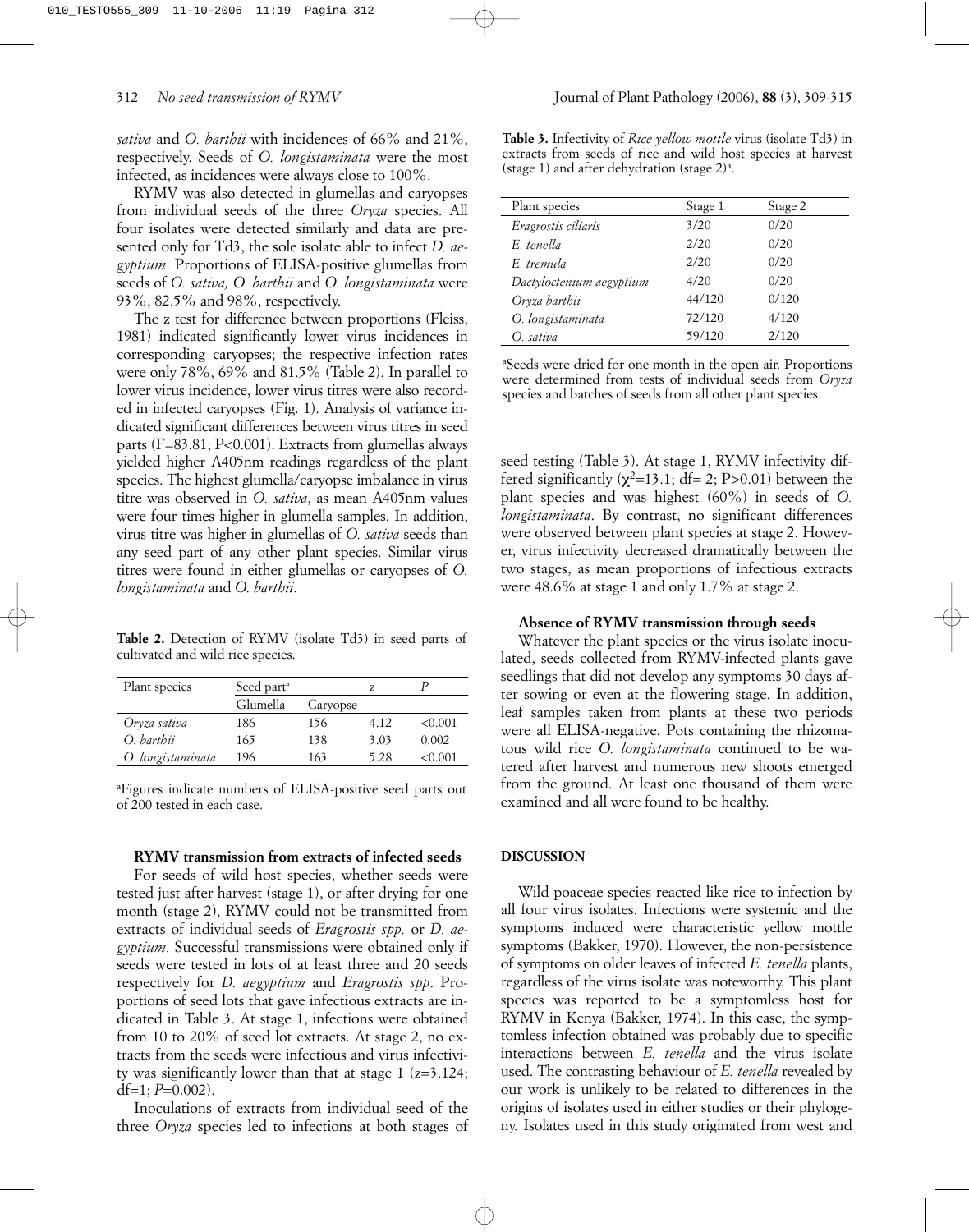central Africa and belonged to different phylogenetic strains (Traoré *et al.*, 2005). Moreover, in a recent study, Sorho *et al.* (2005) did not find any relationship between pathogenicity (either virulence or aggressiveness) of RYMV isolates and their origin or phylogeny.

Interactions between RYMV isolates and *D. aegyptium* confirmed that this plant species was infected only by isolate Td3. Therefore, it is a differential host that can distinguish between Td3 and the other isolates. However, the mechanism of the relationship between Td3 and *D. aegyptium* remains unexplained. This does not seem to be related to the serological or phylogenetic properties of isolate Td3 nor to its inability to break down resistances in rice. Other isolates such as Td20 also shared similar properties (Traoré *et al.*, 2005; Traoré *et al.*, 2006) but were not able to infect *D. aegyptium*.

RYMV could be detected by ELISA in individual seeds only for plants of the genus *Oryza* and seeds of other plant species had to be pooled into batches for successful virus detection. ELISA is a suitable technique for RYMV detection in vegetative or reproductive organs of rice (Konaté *et al.*, 2001; Thottappilly and Hughes, 2001). The absence of virus detection in individual seeds of some species indicates low virus content in these seeds, which is below the detection threshold (Bar-Joseph and Garnsey, 1981). Similar results were obtained in attempts to detect *Tobacco mosaic virus* or *Turnip yellow mosaic* virus in single seeds of *Arabidopsis thaliana* (de Assis Filho and Sherwood, 2000). The low virus contents are probably related to the tiny sizes of the seeds. This may explain why less seeds of *D. aegyptium* than of other plant species were needed for seed lots to be ELISA-positive. It was beyond the aim of this study to detect RYMV in individual seeds of all plant species; more sensitive detection techniques like RT-PCR might have given more positive results (Gillaspie *et al.*, 2001). Overall, our results indicated the presence of RYMV in seeds of all plant species tested. Proportions of infected seeds or seed lots depended on both virus isolate and plant species, indicating some specific plant-virus interactions.

RYMV incidence in whole seeds of cultivated and wild rice rarely reached 100%. Moreover, virus incidence in husked seeds was always higher in glumellas than in caryopses. These results indicated that diseased plants produced three kinds of seeds: (i) non-infected seeds that the virus fails to invade; (ii) partially-infected seeds in which the virus is detected in glumellas but not in caryopses (Abo *et al.*, 2004); (iii) fully-infected seeds in which both glumellas and caryopses are invaded by the virus. It is likely that there is some blockage of virus migration into the seeds or the seed parts (Maule and Wang, 1996). Such blockage may have resulted in the lower accumulation of the virus in caryopses compared to glumellas. Possibly, given the high accumulation of virus in glumellas from *O. sativa* seeds compared to *O. longistaminata* and *O. barthii* despite similar virus titres in glumellas (Fig. 1), host species play an important role in this process.

RYMV was infectious in mature seeds at harvest but, as for virus detection, no infection was obtained from single seeds of species from the *Eragrostideae* tribe. However, the infectivity test was more sensitive than detection by ELISA because lower number of seeds were required in lots for infection to occur. As previously reported for the RYMV-rice pathosystem (Konaté *et al.*, 2001), RYMV infectivity in seed extracts decreased dramatically when the seeds were dehydrated. Even if the presence of the virus in dry seeds was clearly shown by ELISA tests, loss of infectivity may result on the one hand from total or partial degradation of virus particles but a retention of sufficiently intact epitopes, and on the other hand, degradation may not occur but infectivity is lost following virus inactivation. In most instances, virus inactivation in seeds occurred during seed maturation (Mandahar, 1981) but post-harvest inactivation has been also reported (Mayee, 1977; Bailiss and Offei, 1990).

Dehydration of seeds has been considered as an underlying factor responsible for virus inactivation (Johansen *et al.*, 1994). In line with the loss of virus infectivity during the process of dehydration of the seeds, the absence of seed-borne transmission of RYMV was expected. Early studies of seed transmission of RYMV led to the conclusion that the virus was not seed-transmitted in rice (Bakker, 1974; Fauquet and Thouvenel, 1977). Similar results were found by Konaté *et al.* (2001) and Abo *et al.* (2004). Our data also confirmed the non-transmission of RYMV through rice seeds. Moreover, nontransmission of RYMV through seeds of the wild rice species *O. barthii* and *O. longistaminata* and of four wild host species (*D. aegyptium*, *E. ciliaris*, *E. tenella* and *E. tremula*) are reported for the first time. Therefore, as for rice seeds, seeds of wild host species are unlikely to be involved in the dissemination of RYMV, especially to new cultivated areas. Transmission of viruses through vegetative organs or other plant materials like seeds usually results in uniform genetic structures of respective virus populations (Garcia-Arenal *et al.*, 2001). This happens because differences in populations that are related to geography are often blurred by traffic of infected plant material over closed or distant areas. In many instances, populations of RYMV showed clear-cut phylogeographic structures (Abubakar *et al.*, 2003; Fargette *et al.*, 2004; Traoré *et al.*, 2005). The marked geographic structures of RYMV populations are consistent with the non-transmission of the virus through seeds of rice or wild host species.

### **ACKNOWLEDGEMENTS**

We sincerely acknowledge Dr D. Fargette for constructive criticism of the manuscript and Mr. M. Koutou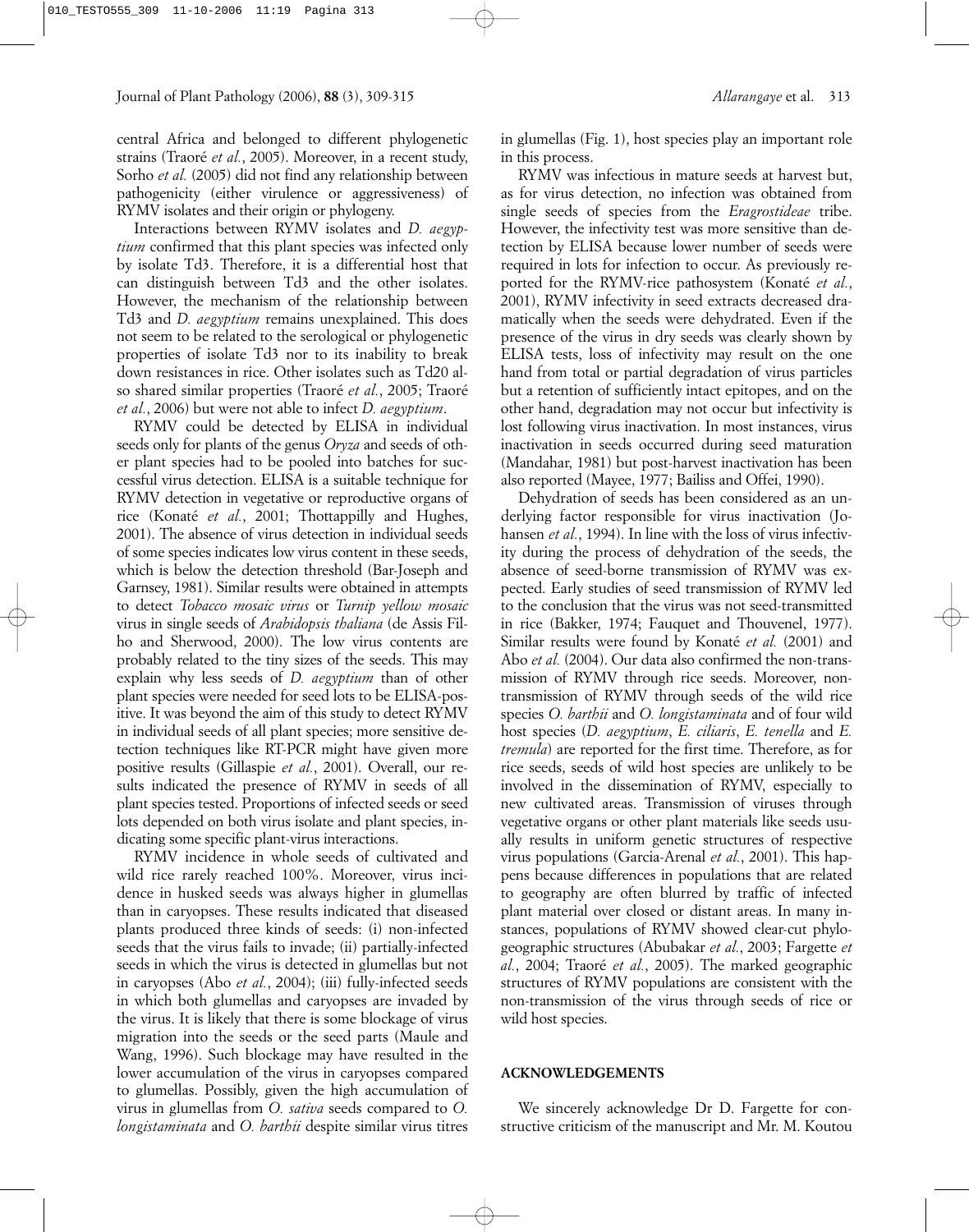for helpful discussions. This study was supported by a fellowship of the French Government through the French Ministry for Cooperation to M.D. Allarangaye.

# **REFERENCES**

- Abo M.E., Alegbejo M.D., Sy A.A., 2004. Evidence of nontransmission of *Rice yellow mottle virus* (RYMV) through rice seed. *Tropicultura* **22**: 116-121.
- Abo M.E., Alegbejo M.D., Sy A.A., Misari S.M., 2000. An overview of the mode of transmission, host plants and methods of detection of rice yellow mottle virus. *Journal of Sustainable Agriculture* **17**: 19-36.
- Abo M.E., Sy A.A., Alegbejo M.D., 1998. Rice yellow mottle virus (RYMV) in Africa: evolution, distribution, economic significance and sustainable rice production and management strategies. *Journal of Sustainable Agriculture* **11**: 85- 111.
- Abubakar Z., Ali F., Pinel A., Traoré O., N'Guessan P., Notteghem J.L., Kimmins F., Konaté G., Fargette D., 2003. Phylogeography of Rice yellow mottle virus in Africa. *Journal of General Virology* **84**: 733-43.
- Allarangaye M.D., 2003. Etude de la transmission du virus de la panachure jaune du riz par les semences de *Poaceae*. MSc Thesis, University of Ouagadougou, Burkina Faso.
- Awoderu V.A., 1991. Rice yellow mottle virus in West Africa. *Tropical Pest Management* **37**: 356-362*.*
- Bailiss K.W., Offei S.K., 1990. Alfalfa mosaic virus in lucerne seed during seed maturation and storage, and in seedlings. *Plant Pathology* **39**: 539-547.
- Bakker W., 1970. Rice yellow mottle, a mechanically transmissible virus disease of rice in Kenya. *Netherlands Journal of Plant Pathology* **76**: 53-63.
- Bakker W., 1974. Characterisation and ecological aspects of rice yellow mottle virus in Kenya. Ph.D. Thesis. University of Wageningen, The Netherlands.
- Bar-Joseph M., Garnsey S.M., 1981. Enzyme-linked immunosorbent assay (ELISA): principles and applications for diagnosis of plant virus. In: Maramorosch K. and Harris K.F. (eds). *Plant diseases and vectors ecology and epidemiology*, pp. 35-59. Academic Press Inc. New York, USA.
- Bos L., 1981. Wild plants and the ecology of virus diseases. In: Maramorosch K., Harris K.F. (eds). *Plant diseases and vectors ecology and epidemiology*, pp 1-33. Academic Press, New York. USA.
- Calvert L.A., Koganezawa H., Fargette D., Konaté G., 2003. Rice. In: Loebenstein G., Thottappilly G. (eds). *Virus and virus-like diseases of major crops in developing countries*, pp. 269-294. Kluwer Academic Publishers, Dordrecht, The Netherlands.
- Clark M.F., Adams A.N., 1977. Characteristics of a microplate method of enzyme-linked immunosorbent assay for detection of plant viruses. *Journal of General Virology* **34**: 475- 483.
- de Assis Filho F.M., Sherwood J.L., 2000. Evaluation of seed

transmission of *Turnip yellow mosaic virus* and *Tobacco mosaic virus* in *Arabidopsis thaliana*. *Phytopathology* **90**: 1233- 1238.

- Fargette D., Pinel A., Halimi H. Brugidou C., Fauquet C., Van Regenmortel M., 2002a. Comparison of molecular and immunological typing of the isolates of Rice yellow mottle virus. *Archives of Virology* **147**: 583-596.
- Fargette D., Pinel A., Traoré O., Ghesquière A., Konaté G., 2002b. Emergence of resistance-breaking isolates of Rice yellow mottle virus during serial inoculations. *European Journal of Plant Pathology* **108**: 585-591.
- Fargette D., Pinel A., Abubakar Z., Traoré O., Brugidou C., Sorho F., Hébrard E., Choisy M., Séré Y., Fauquet C., Konaté G., 2004. Inferring the evolutionary history of *Rice yellow mottle virus* from genomic, phylogenetic, and phylogeographic studies. *Journal of Virology* **78**: 3252-3261*.*
- Fauquet C., Thouvenel J.C., 1977. Isolation of the Rice yellow mottle virus in Ivory Coast. *Plant Disease Reporter* **61**: 443- 446.
- Fleiss J.L., 1981. Statistical methods for rates and proportions. John Wiley and Sons, New York, USA.
- Garcia-Arenal F., Fraile A., Malpica J., 2001. Variability and genetic structure of plant virus populations. *Annual Review of Phytopathology* **39**: 157-186.
- Gillaspie A.G. Jr., Pio-Ribeiro G., Andrade G.P., Pappu H.R.. 2001. RT-PCR detection of seedborne *Cowpea aphid-borne mosaic virus* in peanut. *Plant Disease* **85**: 1181-1182.
- Hull R., Fargette D., 2005. Sobemovirus. In: Fauquet C.M., Mayo M.A., Maniloff J., Desselberger U., Ball L.A. (eds). *Virus Taxonomy*: *Classification and Nomenclature of Viruses. Eighth Report of the International Committee on Taxonomy of Viruses*, pp. 885-890. Elsevier/Academic Press, London, UK.
- Johansen E., Edwards M.C., Hampton R.O., 1994. Seed transmission of viruses: current perspectives. *Annual Review of Phytopathology* **32**: 363-386.
- John V.T., Thottappilly G., Awoderu V.A., 1984. Occurrence of rice yellow mottle virus in some Sahelian countries in West Africa. *Food and Agriculture Organization Plant Protection Bulletin* **32**: 86-87.
- Konaté G., Sarra S., Traoré O., 2001. Rice yellow mottle is seed-borne but not seed transmitted in rice seeds. *European Journal of Plant Pathology* **107**: 361-364*.*
- Konaté G., Traoré O., Coulibaly M.M., 1997. Characterization of rice yellow mottle virus isolates in sudano-sahelian areas. *Archives of Virology* **142**: 1117-1124*.*
- Kouassi N.K., N'Guessan P., Albar L., Fauquet C., Brugidou C., 2005. Distribution and characterization of Rice yellow mottle virus: a threat to African farmers. *Plant Disease* **89**: 124-132*.*
- Mandahar C.L., 1981. Virus transmission through seed and pollen. In: Maramorosch K. and Harris K.F. (eds). *Plant diseases and vectors ecology and epidemiology*, pp. 241-292. Academic Press Inc. New York, USA.
- Maule A.J., Wang D., 1996. Seed transmission of plant viruses: a lesson in biological complexity. *Trends in Microbiology* **4**: 153-158.